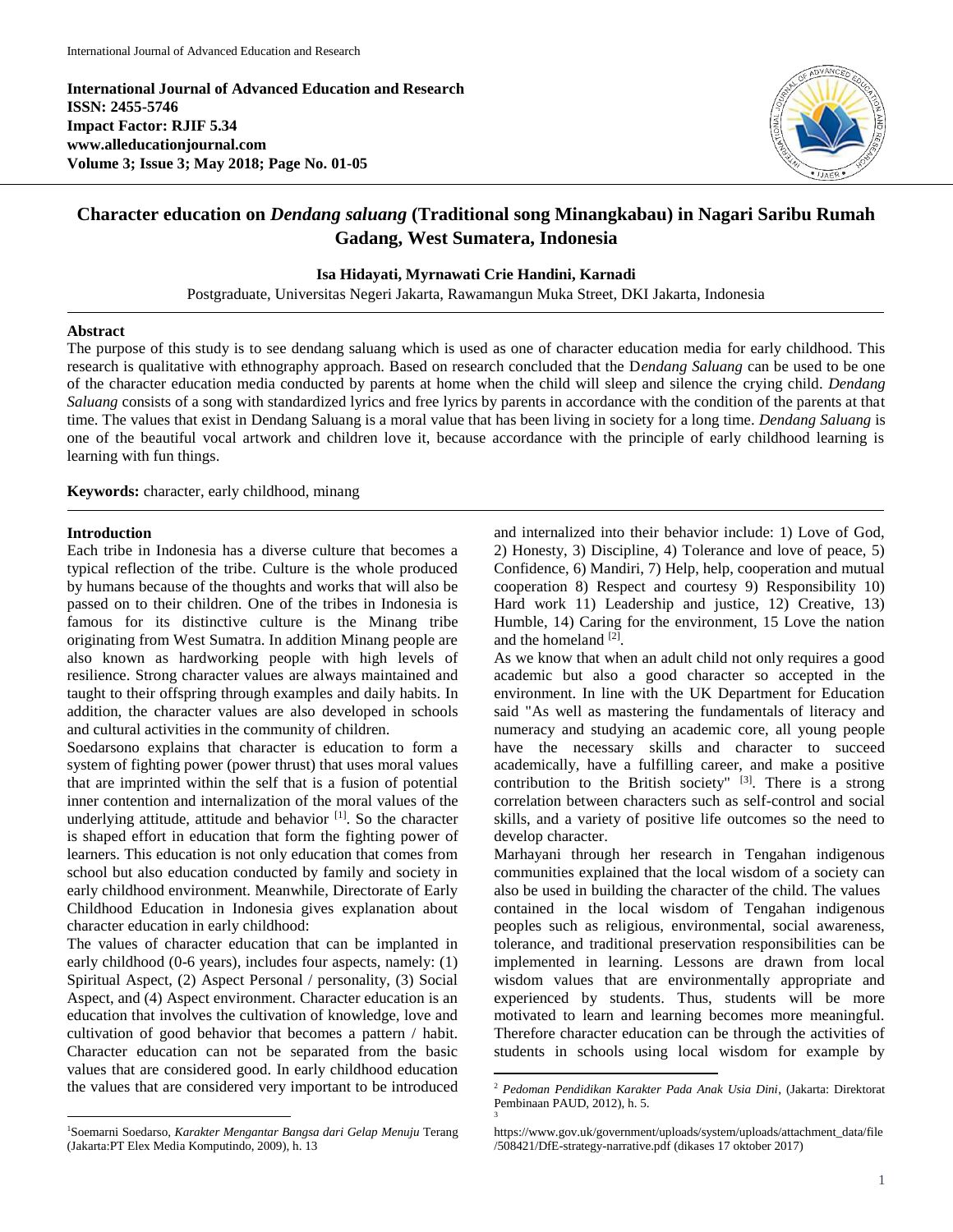organizing in extracurricular forms, such as dance and singing area [4] . So cultural activities can be used as one of the media for the development of the character of early childhood.

Like the peasants of Tengahan and Bantul above, the Minang tribe also introduces characters in families, formal schools and also learns through local art activities. One of the Minang area that uses art activities as a medium to introducing the character from early childhood is Nagari Saribu Rumah Gadang, this area is in Koto Baru district of South Solok, West Sumatera. Art activities used are through *Dendang Saluang*. According Kasmi dendang interpreted as a song, which means to voice conscience or convey what feels in the heart to someone by singing. It can be happy, disappointed, funny, loving, sad or thankful to the God<sup>[5]</sup>. So *Dendang* means singing with the intention to convey certain intentions, such as a happy *Dendang* having a purpose to entertain a sad heart, *Dendang* a compliment to a Creator who is listened to a child when going to bed aims to teach the child to always be grateful.

Ratna mentioned that literature, art and culture actually have an important role in character education. The reason is that in the work there are various narratives containing examples, wisdom and advice, rewards or punishments related to character education. Utilizing Literature, art and culture in order to sustain character education means respecting, preserving the heritage of the ancestors while limiting the influence of foreign culture because it is contained in the cultural treasures  $[6]$ . The real quality of character education is values derived through collective consciousness, past memories that have been embedded for hundreds or even thousands of years. *Dendang Saluang* is one of the Minangkabau art works should be re-functioned as a means of character education.

Artwork such as *Dendang Saluang* give a positive impact on the development of the child's personality. When a mother contains who at all times listens to a certain *Dendang* the baby is born will have the character as he often *Dendang* it. Moreover, *Dendang* is also sung continuously when the child was born until the child was preschool. As the study conducted by Helmizar states that children who have the same information and can be used to develop skills and motor. The children who do better development are the children who get psychosocial stimulation treatment from their parents [7]. Such psychosocial stimulation is the dendang for their child.

Research on the Yogyakarta area songs performed by Sugiyo and Purwastuti mentions that in traditional songs such as Cublek-cublek Suweng and Gundhul-ghundul Pacul have the character value to be conveyed in it. Values are like the value of love, honesty, responsibility, decency, prudence and

 $\overline{a}$ 

cooperation [8] . Same thing with Saluang also has a certain meaning of each lyric sung so it can be one of character education media.

### **Research methods**

This research uses qualitative method with ethnography approach, Researcher focusing on a society on cultural value and art in this character education through Saluang dendang. This study aims to explore the values of character education contained in Saluang dendang sung oraang old so that the local community make it one of the educational media in early childhood.

The research was conducted in Minang society in Nagari Saribu Rumah Gadang area with some things as follows: 1) Minang people here still hold tightly Minang culture and customs even though this area is used as a tourist place visited by many tourists, 2) this area still doing Dendang Saluang activities.

The data source in this study is the subject from which the data were obtained <sup>[9]</sup>. This research is a qualitative research therefore the primary data source is the data obtained from the field. Therefore, the informants in this study include: children in Nagari Saribu Rumah Gadang, parents of these children, teachers in early childhood, traditional leaders in Nagari Saribu Rumah Gadang and experts who understand about dendang Saluang. Primary data obtained through data collection conducted directly by researchers in the field through the method (1) interviews, interview techniques conducted are unstructured wawanncara, researchers do not use guidelines interviews are arranged systematically, but only the outline of the problems to be asked, (2) documentation, with techniques of recording images and collecting archives, and (3) direct field observation,

While the secondary data are literature studies related to theoretical and reference studies related to Saluang dendang, characters, early childhood, and traditions of Minangkabau Nagari Saribu Rumah Gadang community.

The process of collecting research data using a model of "advanced research sequence" (the development research sequence) which refers to the data collection procedure proposed by Spradley. According to Spradley there are 12 steps that must be passed in the collection and recording of data on qualitative research  $[10]$ . The steps can be described as follows:

 $\overline{a}$ 

<sup>4</sup> Dina Anika Marhayani "Development of Character Education Based on Local Wisdom in Indigenous People Tengahan Sedangagung" *Journal of Education, Teaching and Learning* Volume 1 Number 2 2016, h. 1.

<sup>5</sup> Waldisen Manrites Kasmi, "Dendang Mengasuh Anak di Kanagarian Maek", scholar.unand.ac.id/, 2017, h. 3.

<sup>6</sup> Nyoman Kutha Ratna, Peranan Karya Satra, Seni, dan Budaya dalam Pendidikan Karakter, (Yogyakarta: Pustaka Pelajar, 2014), h. 232.

<sup>7</sup> Helmizar dkk, "Local Food Supplementation and Psychosocial Stimulation Improve Linear Growth and Cognitive Development Among Indonesian Infants Aged 6 to 9 Months*", [Asia Pacific Journal of Clinical Nutrition](http://apjcn.nhri.org.tw/)* 26(1):97-103, h. 97.

<sup>8</sup> Rukiyati Sugiyo, L. Andriani Purwastuti, "Local Wisdom-Based Character Education Model in Elementary School in Bantul Yogyakarta Indonesia" *Journal of Sino-US English Teaching*, Vol. 14, No. 5, 2017, h. 299

<sup>9</sup> Suharsimi arikunto, prosedur penelitian suatu pendekatan praktik (edisi revisi VI) (Jakarta:Rineka Cipta, 2006), h. 102.

<sup>&</sup>lt;sup>10</sup> James. P. Spradley:participant observation. (New York: holt, Rinehart, and Wisnton, 1980), h. 103.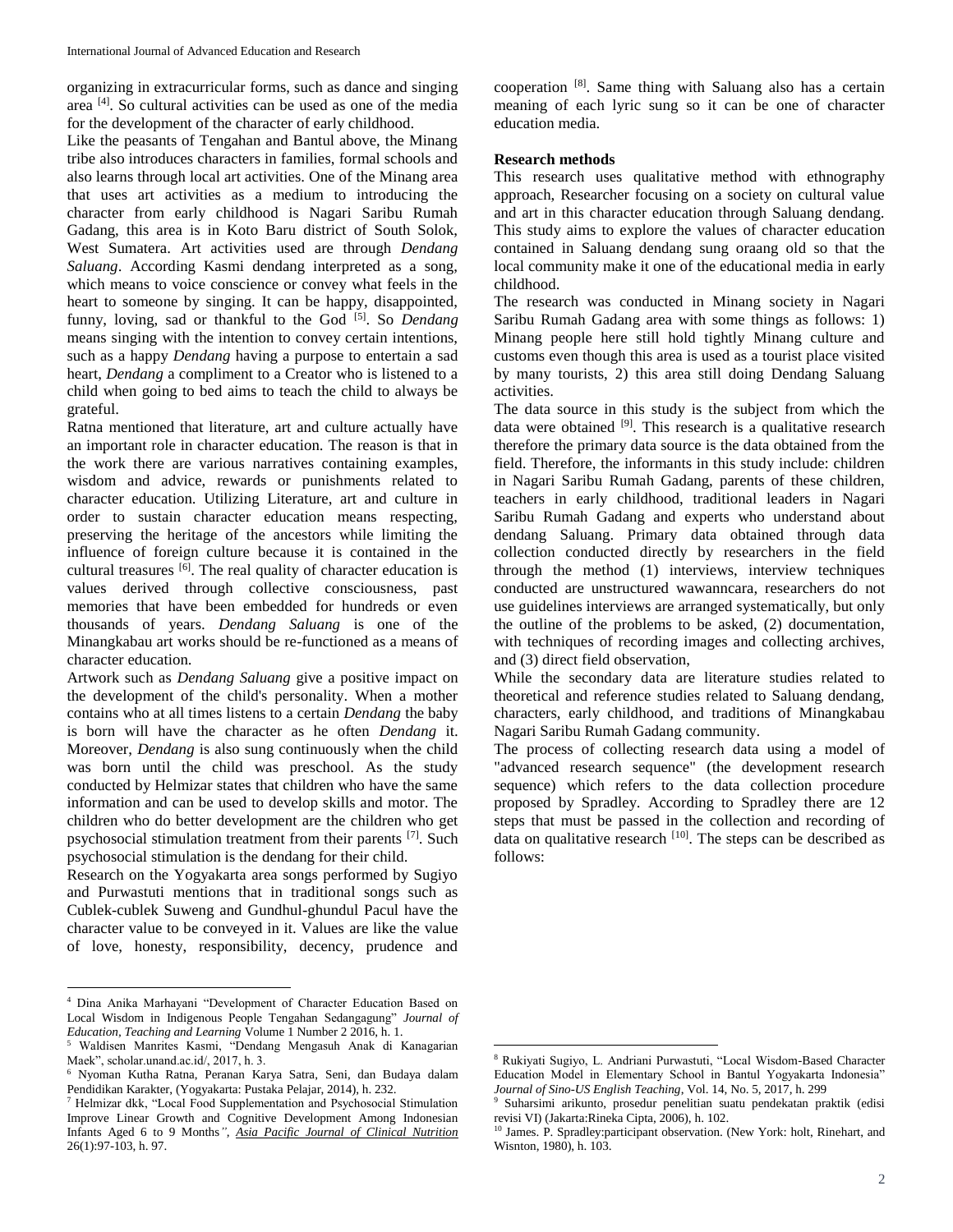

**Fig 1.1:** Ethnographic research procedures

The data analysis process begins by reviewing the field notes that have been made. Data analysis is done in advance and gradually in accordance with the focus of research after organizing the data. The type of data analysis used in this study is to make domain analysis, create taxonomic analysis, Make component analysis, create theme analysis.

Data obtained in the field is not necessarily tested for its accuracy therefore it is necessary to check the data through the techniques of examination of research data. According Sugiyono test data keabsan in kulaitatif research include test credibility (internal validity), transverability (external validity), dependability (reliability), and confirmability (objectivity) [11] .

## **Results**

 $\overline{a}$ 

For a long time, the Minang Society (the term for the tribe in West Sumatra) is known as a society that upholds the cultural values they have. besides Minang people are also known to have a good religious character, ketahanmalangan good and have a high entrepreneurial spirit. These characters are instilled from childhood to early childhood so that after adulthood they inherit the character of society Minang completely.

One of the character education media used by the Minang community in Nagari Saribu Rumah gadang is through traditional songs commonly called dendang saluang. Dendang saluang has a melodious rhythm and lilting. Parents always sing it when the child will sleep and when the child is crying. Based on observations made by researchers, this saluang dendang is divided into two types based on the lyrics that are sung. The first type is a song that the lyrics have been standardized into a song. The second type is the free lyrics sung in accordance with the feelings of parents when singing the dendang.

The most *Dendang saluang* widely used by people in Nagari Saribu Rumah gadang is dendang with free lyrics. Selection of the song with this free lyrics because when singing parents are not tied to the existing raw lyrics. Parents present songs according to their current state and still contain the values of the characters they want to introduce to the child. The characteristic of the kick sung by the Minang society is that in each stanza there is a part in the form of sampiran and other parts of the content of the dendang itself. One of the songs

with free lyrics sung by parents when child lull is as follows:

1. *Hek lahu Laloklah nak Laloklah sayang Laloklah bulia babuai Babuailah anak sayang* (hek lahu sleep my son, sleep dear, sleep on a swing, swinging a baby dear

In the first stanza is usually a drum opening that invites children to sleep immediately. Every beginning of the stanza begins with the word "hek lahu lahu alah" This word has no meaning, just a sign that the new stanza will soon be sung.

2. *Hek lahu*

*Oi sibujang jan manangi juo Urang panangi lambek gadang Anak kanduang alah babuai juo* (hek lahu, oh my son do not cry, people who likes to cry late adult, my dear son on a swing)

In this second stanza the character that want to be implanted by the mother is the child do not easy to cry, because a child who cry easily a long time to mature. This is not the real meaning but the figurative language used as a prohibition.

3. *Hek lahu lahu alah*

*Waktu ketek pinang saribu Lah gadang pinang babuah Anak kanduang alah babuai lah* (hek lahu lahu ala, when small pinang trees cost a thousand, the pinang tree will bear fruit, the baby is in the swingpinang tree)

This lyrics shows that parents are very fond of their children and when the child's sleep is always swung. It teaches the character to love each other fellow beings.

4. *Hek lahu lahu alah*

*Dari ketek lah ditimang ibu Lah gadang kanalah pasan nak* (hek lahu lahu alah, when a child has been cuddled mother, when adult remember mother's message)

The lyrics show that parents love their children when they are small. Then parents advise their children as adults to always remember the values taught since childhood.

5. *Hek lahu lahu alah*

*Oi nak kanduang sayang amak Babuai lah nak babuai bujang amak Ko babuai piciangkan mato Oi sayang ai babuai lalah* (Hek lahu lahu alah mother's favorite baby, swung by mother's favorite child, if diayun close eye)

In this lyrics parents gently swing their children and invite their children to sleep immediately.

6. *Hek lahu lahu alah Kok dapek jodoh sasuai suak nak Amak jo ayah takana juo nak Kok lah dapek jodoh sasuai Amak jo ayah takana juo nak* (hek lahu lahu alah, if you get a mate, keep in mind both parents)

<sup>11</sup> Sugiyono, metode penelitian kombinasi (mix method) (Bandung:Alfabeta, 2011), h. 364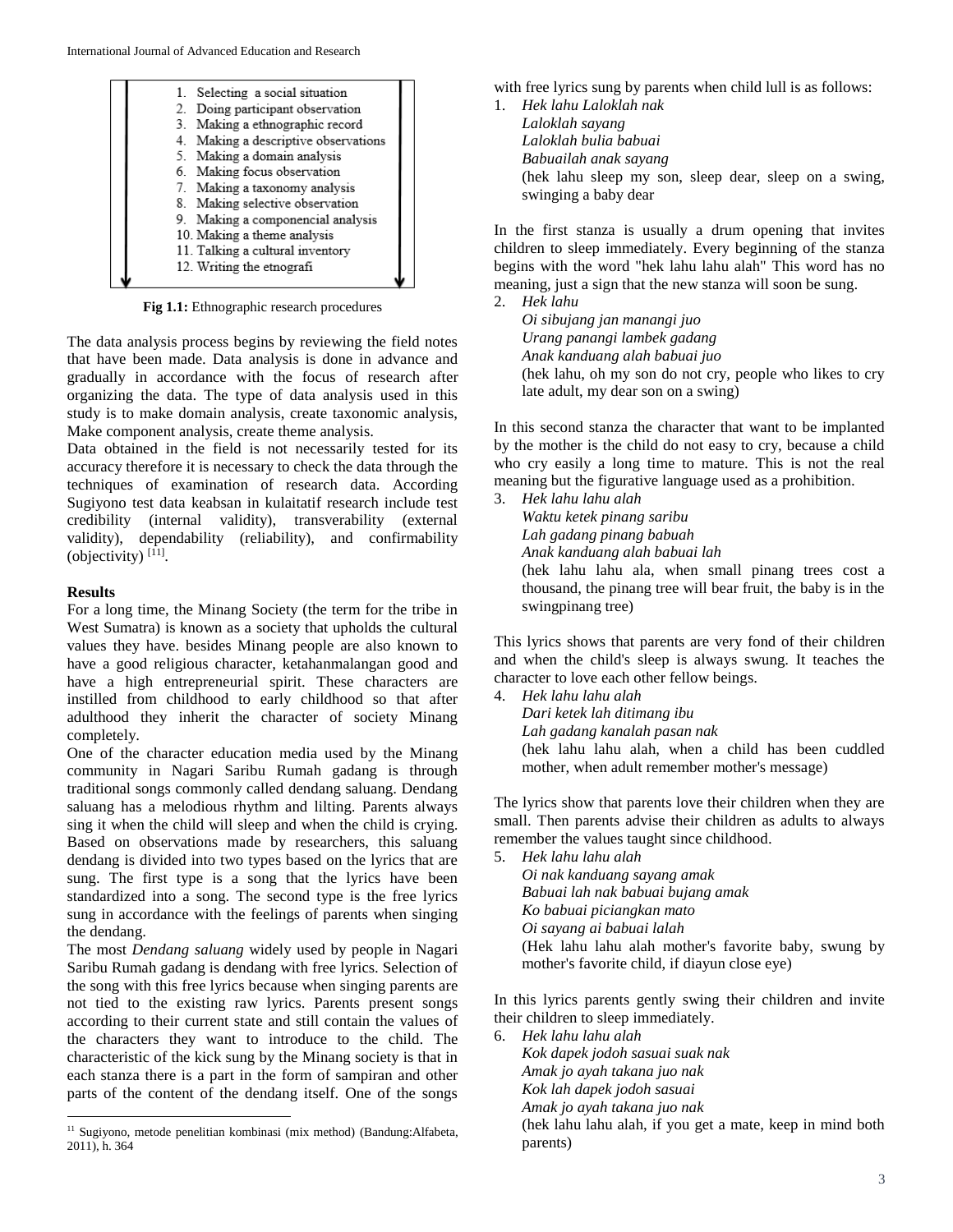These lyrics teach children when it found her match not to forget the parents, because the parents are taking care of the small. Stay polite to parents even when you are an adult and find a life partner.

7. *Hek lahu lahu alah Elok-elok manarang palak Nak tarang lalu ka palak Anak sayang lah babuai lah anak* (Hek lahu lahu alah, be careful when cleaning the fields, to clean the way to the fields, sleeping children swung)

These lyrics teach children to be diligent and work hard at work in order to get a lot of results.

8. *Hek lahu lahu alah Hek lahu lahu alah Nak bujang gadanglah capek*  (hek lahu lahu alah, children will soon grow up)

The lyrics contain the hope that children will soon grow up and work diligently.

9. *Hek lahu lahu alah Elok-elok ubahlah laku Nak sayang urang ka awak nak.* (hek lahu lahu alah, change the behavior to be good, so that others love us)

This lyrics teach children to behave in accordance with the rules that exist in the community so that others love us.

10. *Hek lahu o bujang amak Ayah waang nak pai mamotong nak Sadang mamotong hujanlah tibo ma nak Anak kanduang tingga babuai nak Yo laloklah lai laloklah sayang Hek lahu lahu alah* (hek lahu my beloved children, your father goes to pick up a rubber tree, is working on a rainy day, while the mother's child is only swung, so sleep it dear, hek lahu alah)

This lyrics teach children to always appreciate the hard work of a father who earns a living.

11. *Hek lahu lahu alah*

*Dari ketek lah ditimang ibu Lah gadang kananalah pasan nak Hek lahu lahu alah Dari ketek lah ditimang ibu Lah gadang kanalah pasan nak Hek lahu lahu alah Dari ketek lah ditimang ibu* 

(hek lahu lahu alah, when a child is taken care of mother, adult remember the message of mother, hek lahu lau alah, when a child is taken care of mother, remember the mother's message).

Based on the above description, the character values contained in saluang kick is not easy to grieve and surrender, love each others, gentle in attitude, courtesy, diligent, hard work, and appreciate others. Many more character values that exist in dendang saluang sung by Minangkabau society. However, in writing this article researchers only focus on one of the dendang only.

# **Discussion**

*Dendang Saluang* which is one of local wisdom can be one of the educational media of early childhood character. Because character is basically the values derived through collective consciousness, past memories that have been embedded for hundreds or even thousands of years. Utilizing artistic and cultural results such as sendang dendang means sustaining character education, respecting, preserving ancestral heritage while limiting the influence of foreign cultures that belong to certain groups of people. Because as Ratna explained that literature, art and culture actually have an important role in character education. The reason is that in the work there are various narratives containing examples and examples, wisdom and advice, rewards or punishments related to character education<sup>[12]</sup>.

Early childhood character education through *Dendang Saluang* is in accordance with the learning style of children is like learning with fun things. Dendang saluang which is one of the works of art sung by his mother when sleeping will become a habit that will always be done so that children are accustomed to hear the values that exist in the dendang. This is in line with Collins's research which states that "the study found that the exposure to the broader benefits of music education to the brain development of heightened levels of confidence, commitment and responsibility"  $[13]$ . Music stimulates the brain in developing and enhancing selfconfidence, commitment and high responsibility. Music will be one of the media that can develop the character of the child when done with the routine and the same as listening to saluang dendang that has a positive value in children. Dangang saluang that has a beautiful rhythm will be liked by the child and become an activity that will always want the child before sleep.

Then *Dendang Saluang* also has a certain meaning of each lyrics are sung so that it can be one of the character education media. Because character education in early childhood begins by introducing values that are closest to the child's environment, the values that exist in artworks that are often heard by children. As the research on Yogyakarta local songs performed by Sugiyo and Purwastuti mention that in traditional songs such as Cublek-cublek Suweng and Gundhul-ghundul Pacul have the character value to be conveyed in it. Values are like the value of love, honesty, responsibility, decency, prudence and cooperation [14].

# **Conclusions and suggestions**

Based on the description and analysis of the data, it is concluded that the *Dendang Saluang* can be used as one of

 $\overline{a}$ 

*Lah gadang kananalah pasan nak*

This lyrics teach children to always remember the messages of their parents and the values of the characters that parents instilled from child.

<sup>&</sup>lt;sup>12</sup> Nyoman Kutha Ratna, opcit.

<sup>&</sup>lt;sup>13</sup> Anita Collins, "Neuroscience, Music Education and the Pre-service Primary (Elementary)", *International Journal of Education & the Arts* Volume 5, 2015, h. 2

<sup>&</sup>lt;sup>14</sup> Rukiyati Sugiyo, L. Andriani Purwastuti, opcit.